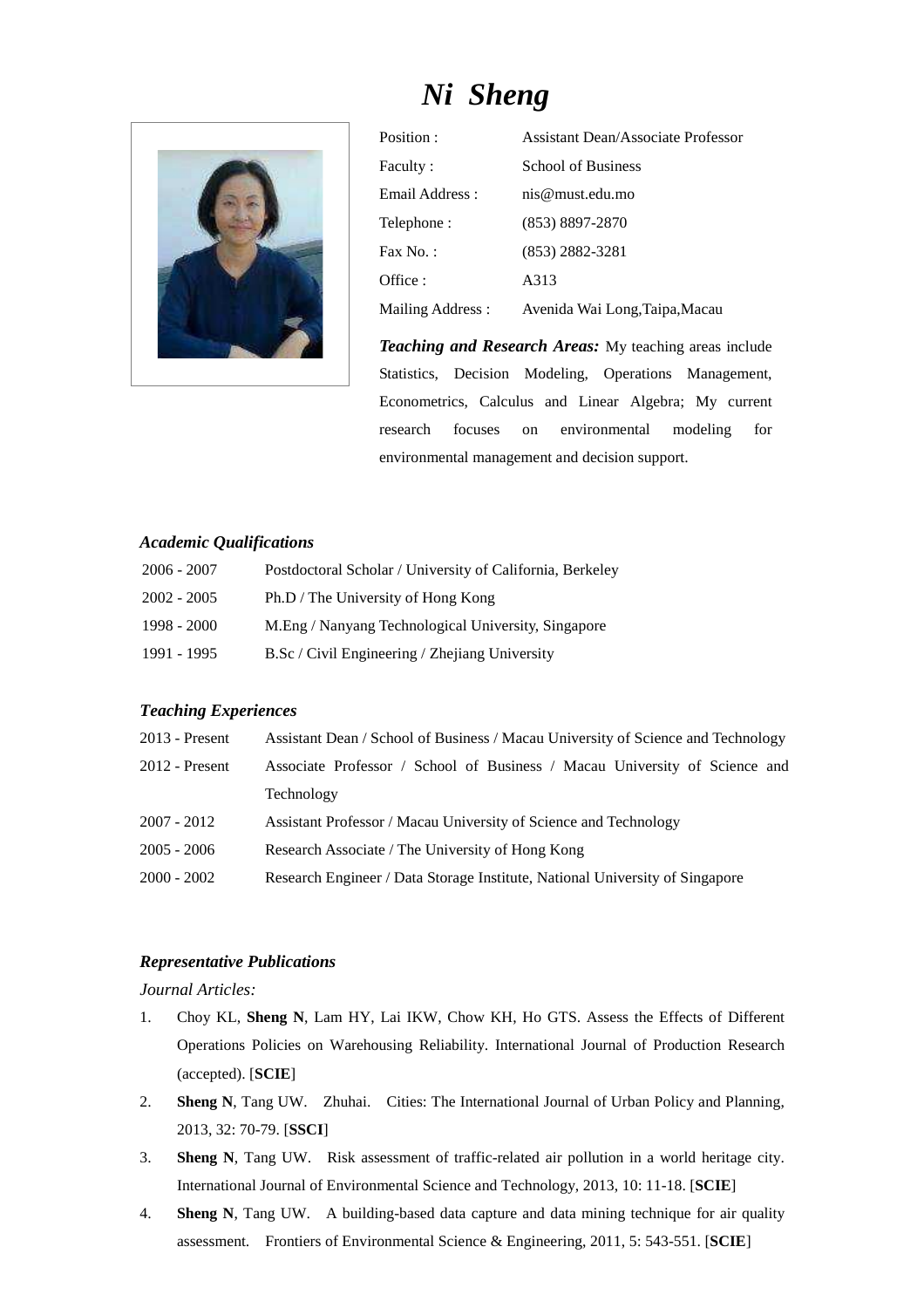- 5. **Sheng N**, Tang UW. Spatial analysis of urban form and pedestrian exposure to traffic noise. International Journal of Environmental Research and Public Health, 2011, 8: 1977-1990. [**SCIE**]
- 6. **Sheng N**, Li SF. A multi-scale non-equilibrium molecular dynamics algorithm and its applications. International Journal of Applied Mechanics, 2009, 1: 405-420. [**SCIE**]
- 7. Tang UW, **Sheng N**. Macao. Cities: The International Journal of Urban Policy and Planning, 2009, 24: 220-231. [**SSCI**]
- 8. Li SF, **Sheng N**. On Multiscale Non-equilibrium Molecular Dynamics Simulations. International Journal for Numerical Methods in Engineering, 2010, 83(8-9): 998-1038. [**SCI**]
- 9. Wu D, Lo SH, **Sheng N**, Sze KY. Universal three-dimensional connection hexahedral elements based on hybrid-stress theory for solid structures. International Journal for Numerical Methods in Engineering, 2010, 81(3): 307-334. [**SCI**]
- 10. **Sheng N**, Li SF. A non-equilibrium multiscale simulation of shock wave propagation. Mechanics Research Communications, 2008, 35: 10-16. [**SCI**]
- 11. Li SF, **Sheng N**, Liu XH. A non-equilibrium multiscale simulation paradigm. Chemical Physics Letters, 2008, 451: 293-300. [**SCI**]
- 12. Liu XH, Li SF, **Sheng N**. A cohesive finite element for quasi-continua. Computational Mechanics, 2007, 42: 543-553. [**SCI**]
- 13. **Sheng N**, Sze KY, Cheung YK. Trefftz solutions for piezoelectricity by Lekhnitskii's formalism and boundary-collocation method. International Journal for Numerical Methods in Engineering, 2006, 65: 2113-2138. [**SCI**]
- 14. **Sheng N**, Sze KY. Multi-region Trefftz boundary element method for fracture analysis in plane piezoelectricity. Computational Mechanics, 2006, 37: 381-393. [**SCI**]
- 15. Sze KY, **Sheng N**. Polygonal finite element method for nonlinear constitutive modeling of polycrystalline ferroelectrics. Finite Elements in Analysis & Design, 2005, 42: 107-129. [**SCI**]
- 16. Jin WG, **Sheng N**, Sze KY, Li J. Trefftz indirect methods for plane piezoelectricity. International Journal for Numerical Methods in Engineering, 2005, 63: 139-158. [**SCI**]
- 17. Sze KY, Chen JS, **Sheng N**, Liu XH. Stabilized conforming nodal integration: exactness and variational justification. Finite Elements in Analysis & Design, 2004, 41: 147-171. [**SCI**]
- 18. Fan SC, **Sheng N**. Meshless formulation using NURBS basis functions for eigenfrequency changes of beam having multiple open-cracks. Journal of Sound and Vibration, 2004, 269: 781-793. [**SCI**]
- 19. Sze KY, Jin WG, **Sheng N**, Li J. Trefftz methods for plane piezoelectricity. Computer Assisted Mechanics & Engineering Sciences, 2003, 10: 619-627.
- 20. Hua W, **Sheng N**, Liu B. ABS designs for load/unload and shock resistance. IEICE Transactions on Electronics, 2002, E85-C, No. 10: 1789-1794. [**SCI**]
- 21. **Sheng N**, Yam CH, Iu VP. Analytical investigation and the design of the compressive strength of steel gusset plate connections. Journal of Constructional Steel Research, 2002, 58: 1473-1493. [**SCI**]

*Book Chapters:*